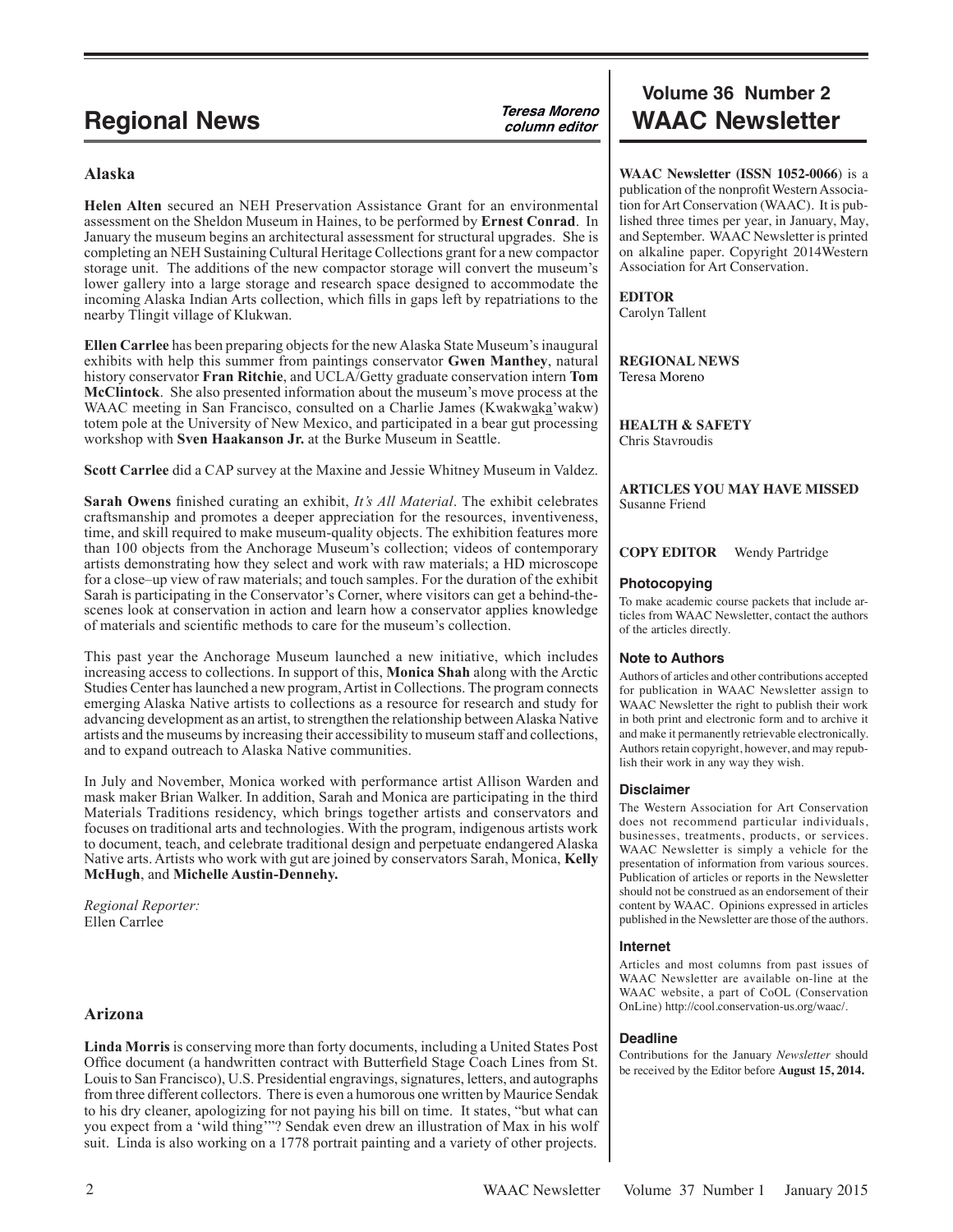# **Western Association for Art Conservation** | Regional News, continued

**The Western Association for Art Conservation** (formerly, the Western Association of Art Conservators), also known as **WAAC**, was founded in 1974 to bring together conservators practicing in the western United States to exchange ideas, information, and regional news, and to discuss national and international matters of common interest.

## **PRESIDENT**

Catherine Coueignoux

**VICE PRESIDENT**

Teresa Moreno

## **SECRETARY**

General Information New Memberships Publication Orders Denise Migdail

## **TREASURER**

Payments Chris Stavroudis

## **MEMBERSHIP SECRETARY**

Change of Address Chris Stavroudis

## **MEMBERS AT LARGE**

 Sue Ann Chui Claire Berry Sarah Melching Yadin Larochette

## **WEB EDITOR**

Walter Henry

## **PUBLICATIONS FULFILLMENTS** Donna Williams

Individual Membership in WAAC costs \$40 per year (\$45 Canada, \$50 overseas) and entitles the member to receive the WAAC Newsletter and the annual Membership Directory, attend the Annual Meeting, vote in elections, and stand for office. Institutional Membership costs \$45 per year (\$50 Canada, \$55 overseas) and entitles the institution to receive the WAAC Newsletter and Membership Directory. For membership or subscription, contact: Denise Migdail secretary@waac-us.org

**Brynn Bender** and **Dana Senge** busily wrapped up the funding year by treating collections for exhibition in National Park Service parks and newly recovered items from various archeological sites. Brynn continued work with the Hopi Tribe to survey newly donated items with the portable X-ray Fluorescence to identify the presence of heavy metals. Dana has been collaborating with curators, mount-makers, and photographers on new exhibits at Aztec Ruins National Monument and Tonto National Monument.

**Maggie Hill-Kipling, Bailey Kinsky,** and **Rachel Childers** worked on treating prehistoric textiles and ceramics from Tonto Nati onal Monument. The lab staff has worked hard over the years to be an integral player in the establishment of an extensive exhibit rotation plan for the beautiful collection of prehistoric textiles. **Audrey Harrison** is working on treatments for the ethnographic collections of Grand Teton National Park.

**Martha Winslow Grimm** helped the Heard Museum with uniforms and other sports regalia as the museum prepared for the Dec. 19<sup>th</sup> opening of an exhibit on American Indian athletes. Martha continues organizing Angels Projects for Costume Society of America with the 2015 event scheduled for the Heritage Museum in Seguin, Texas.

The Arizona State Museum was awarded an NEH Saving Cultural Heritage Collections grant for planning the renovation of the museum's photographic collections storage area. **Teresa Moreno**, the primary investigator, and **Jannelle Weakley**, ASM curator and coinvestigator, teamed up with preservation environment specialists **Jeremy Linden** and **Chris Cameron** from the Image Permanence Institute to launch a new environmental monitoring program as part of the planning process. Teresa completed the condition assessment of twenty photogravures from the Edward S. Curtis portfolios, *The North American Indian.* This selection includes images of Havasupai, Walapai, Hopi, and Zuni people, and is the third installation in a three-part exhibition entitled *Curtis Reframed: The Arizona Portfolios*.

In October, in collaboration with BACC, Teresa taught a one-day workshop in Tempe on the care of metals object as part of the Focus on Collections Care Workshop series. She will teach additional workshops in 2015 as the series continues. She collaborated with native artist Kay Walkingstick at the Heard Museum in Phoenix on the treatment of Walkingstick's wax painting entitled *Cardinal Points*, which is going on loan from the Heard to NMAI. Teresa continues her work and research on the conservation of American Indian silver jewelry.

**Nancy Odegaard** is on sabbatical through June 2015 and has been traveling. She attended a meeting with conservators in the Christchurch area of New Zealand in September organized by **Sasha Stollman**. After presenting papers at the ICOM-CC meetings in Melbourne she began a tour of Vietnam, Cambodia, and Thailand and was fortunate to meet with conservators at the National Museum in Phenom Phen and Queen Sirikit Museum of Textiles in Bangkok. Nancy has been awarded an Honorary Professorship at the University College in London and will be in residence there in April 2015.

**Gina Watkinson** continues to coordinate the daily activities of the ASM Preservation Division, as well as assist and provide support to conservation lab students, interns, and volunteers on various projects. Gina worked on out-going loans to various institutions within Arizona and assisted Nancy with packing nearly one-hundred small objects for return to the University of Alaska Museum of the North.

Gina and **Brunella Santarelli,** doctoral candidate in the heritage conservation science program at the UA, are working to thoroughly inventory the conservation lab's chemical stock in preparation for the new-year. Brunella has also been engaged in a pine pitch aging experiment to explore the degradation mechanisms of pitch coated baskets in ASM's collections.

**Skyler Jenkins,** ASM conservation intern, continues to diligently assemble a Jeddito plain ceramic vessel found and collected during a survey at the Rock Art Ranch Field School in 2014. She is also working on the excavation of a block-lifted textile with Nancy.

Pre-program conservation intern **Rachel Childers** volunteered in the ASM lab during the fall semester. She assisted Teresa with various projects including: photo-documentation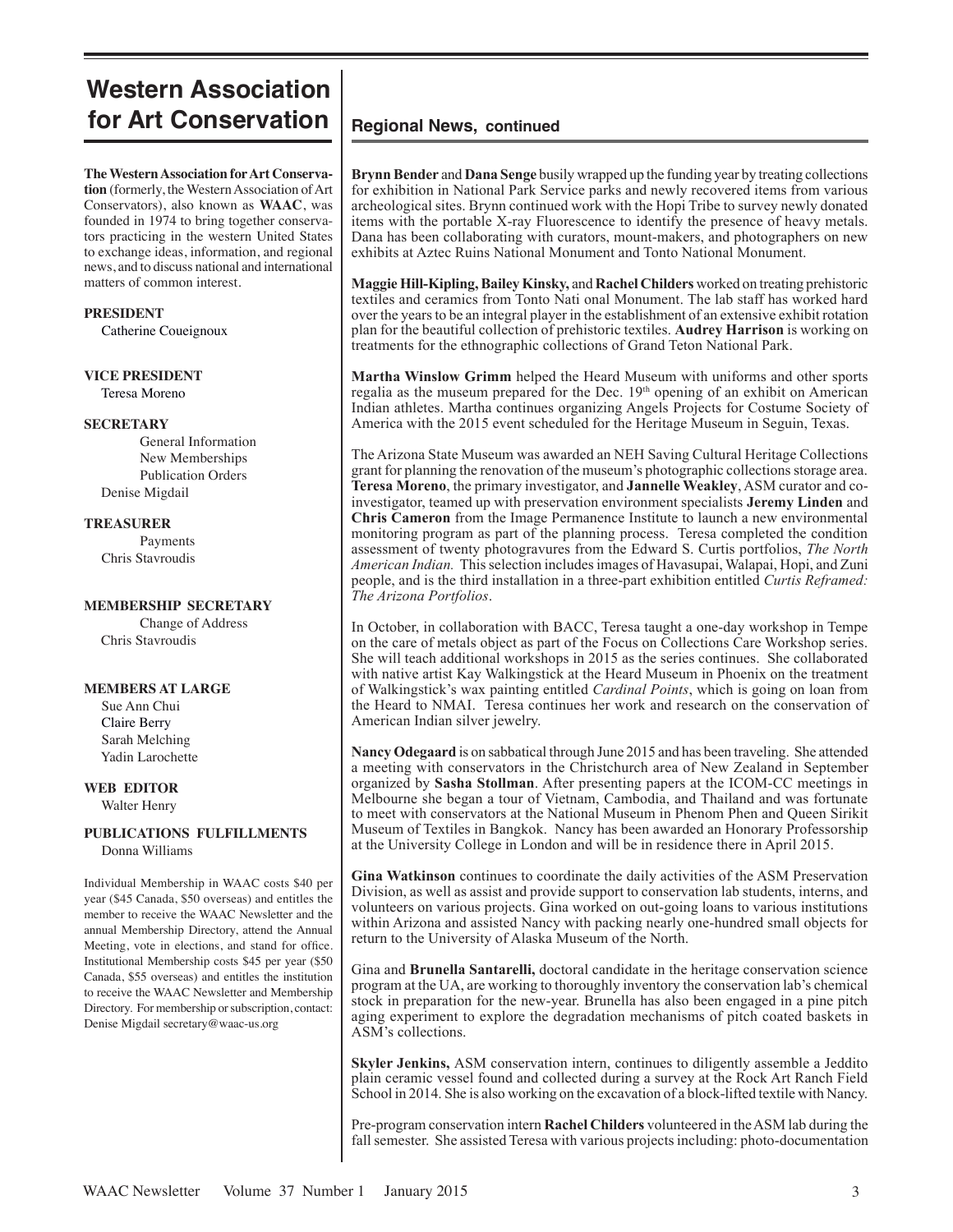of objects, mounting of Navajo textiles for display; creating a hinge-free shim mat for a photogravure printed on Japanese tissue, and various tasks associated with the ASM basketry project. She begins a six month internship in the paper conservation lab at the Williamstown Art Conservation Center in January.

**Crista Pack** completed her FAIC Samuel H. Kress Conservation Fellowship working on the ASM basketry project. She started a new job as objects conservator at the Missouri History Museum. Before she left ASM in the fall she revised the museum's integrated pest management protocol, which Skyler and Gina have carried on implementing monthly.

**Madeleine Neiman** graduated from the UCLA/Getty master's program and completed her third-year internship at ASM. While at ASM, Madeleine treated a variety of archaeological and ethnographic objects. She completed the treatment of a Tlingit rattle-top basket, and she worked with Nancy on the treatment of a Lakota winter coat from the Heard Museum. Madeline is now the Samuel H. Kress Fellow at the Kelsey Museum of Archaeology, Ann Arbor, MI.

ASM was also recently awarded an IMLS Museums for America grant to support the treatment of 320 ethnological baskets in the museum's Save America's Treasure collection. This initiative is part of ASM's ongoing basketry project. As part of this project **Marilen Pool** continues to organize and upgrade the storage for the Archaeological Perishable collections. She will continue to work on the project into the treatment phase. In her private practice Marilen is currently conserving several ceramic pieces.

ASM welcomed back **Christina Bisulca**! Christina earned her PhD in the Heritage Conservation Science program at the University of Arizona in August. Meanwhile, for the past ten months she has been working in the Preservation Research and Testing Division at the Library of Congress. She has now returned to ASM to work on a variety of research projects including micro-chemical tests for gums and analyzing Hohokam artifacts.

*Regional Reporter:* Brynn Bender

## **Hawaii**

On October 11, after over two years of work, Doris Duke's Shangri La proudly presented the bedroom, dressing room, and bathroom (collectively known as the Mughal Suite) to the public for the first time.

Under the direction of staffconservator**Kent Severson**, and with the help of a host of interns, technicians, and contract conservators, over two hundred objects were treated, ranging from enameled gold chess pieces, gem encrusted jewelry and jade vessels, and mother of pearl inlaid furniture, to marble panels inlaid with semi-precious stones. Attention turns now to conservation of the deteriorating mosaic tile façade of the Playhouse.

**Thor Minnick** has begun treatments on a portion of the Heritage furniture collection owned by Queen Liliuokalani at Washington Place. Many of the pieces have never been treated while others have been neglected or over treated.

*Regional Reporter:* D. Thor Minnick

## **Los Angeles**

In November, **Tania Collas** and **Elizabeth Drolet** co-presented a seminar on integrated pest management for the UCLA/Getty conservation program class. The two NHM conservators are working with contract costume and textile conservator **Cara Varnell** on the temporary installation of the dress worn by Vivien Leigh in the barbeque scene of *Gone with the Wind*. The opening of the costume rotation on December 19th coincided with the 75<sup>th</sup> anniversary of the film's debut. Tania and Elizabeth have also been working on a temporary display celebrating the 150thbirthday of cowboy silent film star William S. Hart, which will be installed at his mansion, a satellite museum of NHM.

**Ozge Gencay-Ustun** and **Jennifer Kim**, with the help of several amazing volunteers have completed the year and a half long condition survey of over 10,000 baskets from the collection of the Southwest Museum of the American Indian. The Autry is nearing completion of its now 12 yearslong preservation project for the Southwest Museum collections.

At the Griffith Park campus, **LaLena Vellanoweth** is working on the conservation of textiles for the upcoming exhibition about the Civil War in the West, *Empire and Liberty*.

The Decorative Arts and Sculpture Conservation Department at the J. Paul Getty Museum welcomes graduate intern **Christina Simms**, a 2014 graduate of the Buffalo State College Art Conservation program. During her internship Christina will work with **Julie Wolfe**, focusing on a technical study and treatment of Barbara Hepworth's *Figure for Landscape* and research on protective coatings for outdoor sculpture.

Pre-program intern **Jacklyn Chi** recently completed an eight-month stint with the department, completing a range of jobs including documentation of the conservation treatment of a Calder and a diSuvero. Jackie also coordinated a project to set up slide digitization within the department as well as scanning of over 2,000 departmental radiographs with the NEDCC.

**Brian Considine** gave a talk in Paris on the Getty's period rooms at a conference in honor of the reopening of the Louvre's decorative arts galleries. **Jane Bassett** gave a talk at the Frick Collection on Jean-Antoine Houdon's life size terracotta *Diana the Huntress*.

**Arlen Heginbotham**, **Vincent Beltran** (GCI), former graduate intern **Briana Feston**, **Ruven Pillay** (C2RMF, Paris), and **Christina Simms** authored a paper presented in Amsterdam at the 12<sup>th</sup> International Symposium on Wood and Furniture Conservation titled: "An evaluation of coatings for Boulle marquetry."

The Miami Marine Stadium, a 1963 concrete waterfront grandstand, was the recipient of one of the first round of the Getty Foundation's Keeping It Modern conservation grants.

**Rosa Lowinger**, Rosa Lowinger & Associates, and **John Fidler**, John Fidler Preservation Technology Inc., are serving as the lead researchers on a grant that will be used to determine conservation protocols for concrete repairs, corrosion mitigation, graffiti removal, and preservation of street art.

RLA conservators **Christina Varvi** and **Kelly Ciociola** achieved Professional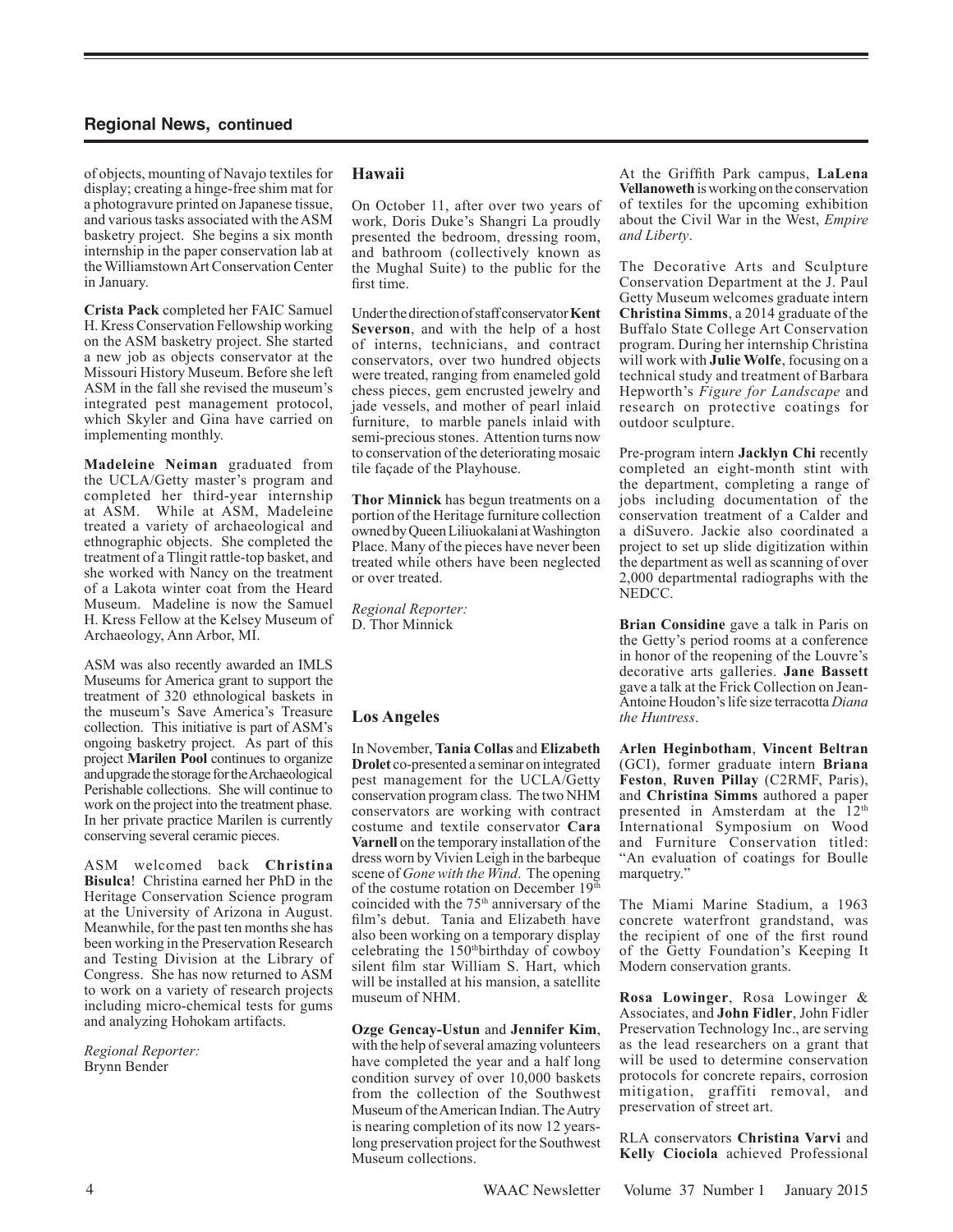Associate status in the AIC. They also welcome pre-program intern **Tim Linden** to their Los Angeles staff. Look for Rosa's preconference tour on the Wednesday before AIC, *Cubans, Collectors, and other Miami Cultural Game Changers,* or join Rosa on AIC's third professional research trip to Cuba following the conference!

**Terry Schaeffer**, scientist emeritus in the Conservation Center at LACMA, presented a paper at the 33rd Meeting of Dyes in History and Archaeology at University of Glasgow, Scotland. Her talk, "Scarlet, or Mock, or Not" addressed the possibility of performing SERS on dye mixtures.

**Joe Fronek** and **Jini Rasmussen** are completing the conservation treatment of two 18th-century colonial paintings by Ecuadorian artist Vicente Albán. The paintings are part of a series that depict New Spain, portraying the racial types or 'castas' of the population and the exotic horticulture of the region. Joe traveled to Madrid with curator **Ilona Katzew** to examine paintings from an identical series by the same artist, providing valuable information that helped guide the restoration process.

A new update to *Digital Photography for Art Conservation* has been selfpublished by **Yosi Pozeilov**, LACMA conservation photographer. This 4th edition of the handbook is the largest and most comprehensive revision to date. It now includes: explanation of imaging techniques, review on light sources, some multispectral imaging, iPad condition reporting, naming conventions; in addition to previous material. The handbook can be found through LuLu.com (search: Pozeilov). A copy of the index can be requested at yosi@pozeilov.com.

*Regional Reporter:* Virginia Rasmussen

## **New Mexico**

Conservation Solutions' recently completed projects include: the treatment of one of the twelve *Corporate Goddesses,* fiberglass sculptures by Muriel Castanis, installed atop a post-modern high rise in San Francisco, CA; the restoration of a 1905 sandstone & bronze monument to Christopher Columbus in Pueblo, CO; the treatment of three bronze statues, including

Rodin's *The Thinker,* on the Columbia University campus in New York, NY; the assessment and treatment of seven entrance features to the city of Coral Gables, FL; the restoration of 1930s aluminum entrance doors to the American Airlines hangar in Ft. Worth, TX; and the assessment of a B-26 Marauder aircraft in Yukon, Canada.

Currently ongoing projects include: the treatment of a pair of stucco and stone towers and tile mosaics at Miraflores Park in San Antonio, TX; the assessment and restoration of limestone panels at the Holocaust Museum in Washington, DC; the restoration of the main fountain at the Breakers Hotel in Palm Beach, FL; exterior bronze conservation at the US Capitol in Washington, DC; consulting and oversight at the Canadian Parliament West Block Façade; and conservation and treatment of bronze elements at the Ontario Supreme Court building in Ottawa, ON. CSI's team continues to grow with the recent technical staff additions of **David Espinosa** and **Kristy Wells** as assistant conservators.

*Regional Reporter:* Silvia Marinas-Feliner

## **Pacific Northwest**

Pre-program student **Alexia Symeonidou**  has joined the staff at Alice Bear Conservation of Works of Art on Paper.

**J. Claire Dean** has had a busy autumn completing conservation reviews for the Washington State Arts Commission, as well as conducting fieldwork in Arizona at Organ Pipe Cactus National Monument. She continues to develop conservation projects at the Tulalip Tribes' Hibulb Cultural Center where most recently she oversaw the successful deinstallation of the last remaining part still standing of a one hundred and two year old story pole, *The Spirit Pole*, carved by Chief William Shelton.

The Royal BC Museum conservation staff is still glowing with pride after receiving the 2014 Keck Award at the IIC Congress in Hong Kong in May. The award was bestowed upon them for the excellent public conservation project, managed by **Lisa Bengston**, and involving a crew of conservators, in house staff, current and former interns, as well as a bevy of docents. The project involved the conservation treatment of an early 20<sup>th</sup>-century Chinese Freemason's lantern in an exhibit context over a period of 7 months.

They are now in assembly line mode, preparing collections for the new *Gold Rush* exhibit, to open in May 2015, and are fortunate to have been assisted in these efforts by an intern from Fleming College, **Rachel Stark**.

**Susan Lunas** has been working on a note found in a bottle in the Cascade Mountains. The bottle was found under a shrub, with the neck of the bottle facing down slope. With this position, it appears that little moisture (rain, sleet, snow) entered the bottle, and the paper showed little water damage. The note and bottle have possibly been in place since the early 1900s. Treatment has involved humidifying the brittle paper, unrolling it from its wound state, and then piecing the paper back together again. Attempts have been made at reading the pencil writing, but the inside of the rolled paper note is so dark that the pencil writing is hard to decipher. Gentle washing lightened the darkened areas a bit.

**Lisa Duncan** bought a house in Seattle, and is working assiduously to turn the basement into a conservation studio. It's been quite a project, but rewarding to make ALL the decisions on design and material. She will be having a party this spring to show it off.

**Corine Landrieu** was busy this fall treating the Haub bronze collection, *Characters of the West,* now on exhibit in the new wing of the Tacoma Art Museum. She also worked on an embossed copper panel by Dirk Van Erp, 1948, from the Rainier brewery lobby for the Museum of History and Industry, and several other smaller projects including an Early Swindell diving helmet and a Momson lung for the Naval Undersea Museum.

*Regional Reporter:* Corine Landrieu

## **Rocky Mountain Region**

**Tara Hornung** is on contract with the National Air and Space Museum, Smithsonian Institution, until the summer of 2015. Her main duties include treating aviation and space objects for the Collections Care Preservation Fund.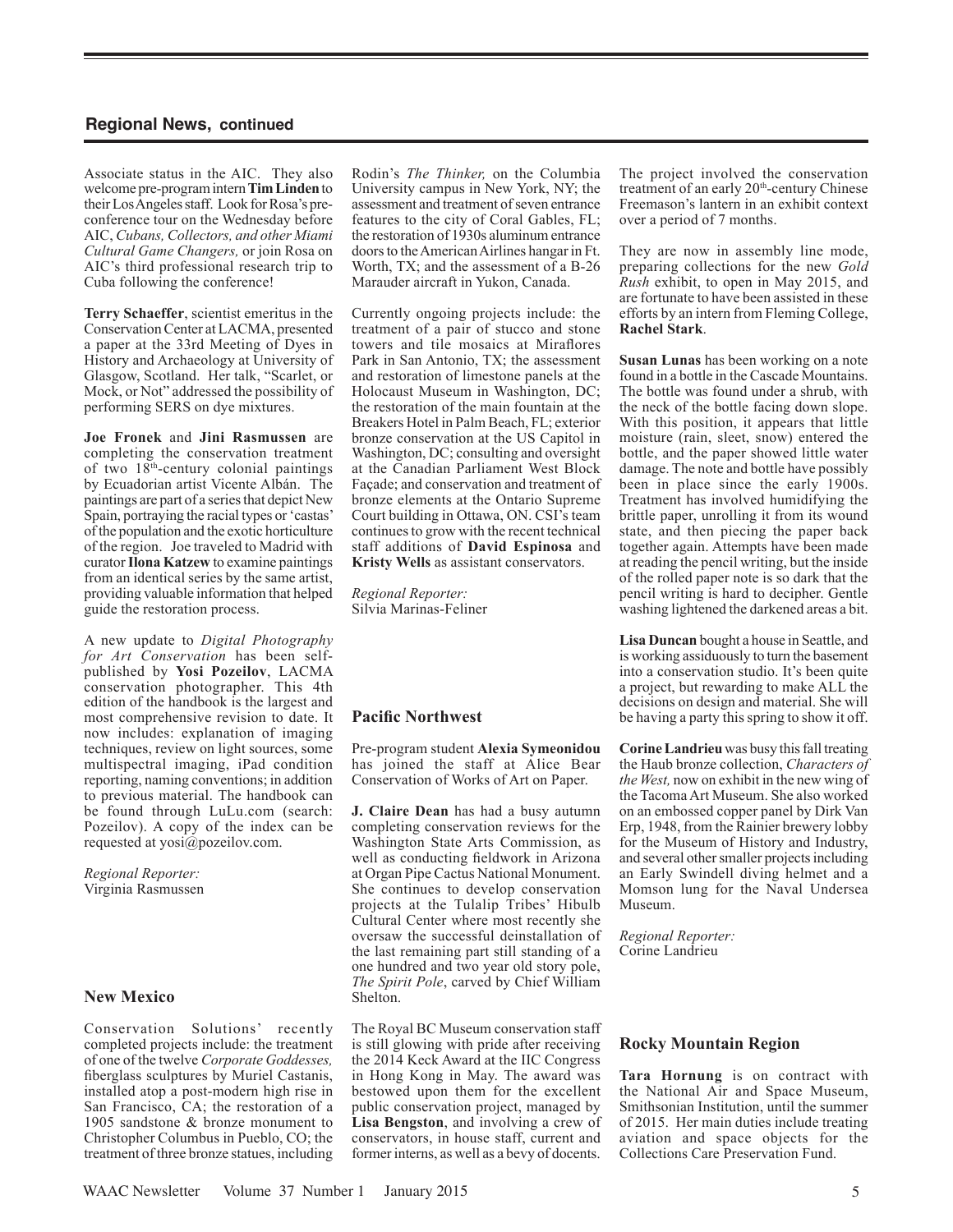**Kelsey Mellow**, a recent graduate from the University of Delaware Pre-Conservation Undergraduate Program, just completed a two month pre-program internship at Western Center for the Conservation of Fine Art (WCCFA). She assisted WCCFA conservators with the treatment of two large Olinka Hrdy murals from Oklahoma City. The treatments are nearing completion and the two murals are scheduled for reinstallation at the newly remodeled OCU Law School in early December.

**D. Hays Shoop** attended the Museums Alaska annual meeting in Seward in October. While in Alaska, he examined a number of paintings in Anchorage. Hays has been treating several over-sized paintings from the Colorado State Capitol Collection. **Carmen Bria** recently treated several Charlie Russell paintings on-site at the Russell Museum in Great Falls, Montana.

**Victoria Montana Ryan** recently assisted the Denver public schools administration in their efforts to relocate nine large murals. Depicting scenes from familiar nursery rhymes and painted by Leone Bradbury for the Ellsworth School in the 1930s, the murals had been moved to two separate locations after sale of the building in the 1990s. A new home for the murals was found at the El Paso County Administration Building.

The largest of the murals  $(30')$  long), required special handling to allow removal from the seventh floor and transport to Colorado Springs. All nine murals were successfully reinstalled. Victoria also recently completed the last scheduled workshop for Colorado Connecting to Collections on salvage of water-damaged materials that was attended by personnel from numerous institutions throughout Colorado.

After well over a year of painstaking planning and coordinating, *Brilliant: Cartier in the 20<sup>th</sup> Century* has opened at the Denver Art Museum. With assistance from **Nick Donaldson**, **Steve Osborne** designed and fabricated exceptional and versatile mounts for a range of bejeweled objects. **Allison McCloskey** devised a method for handsomely covering many of the mounts with fabric. **Julie Benner, Caitlin Whaley,**  and Nick were instrumental in covering the mounts.

Allison and Julie attended the conference, *Dyes in History and Archaeology*, in Glasgow, Scotland in October. Here at home, they have been engaged in examination and treatment of an array of tapestries from the collection for an upcoming rotation.

**Kate Moomaw** has been promoted to Associate Conservator of Modern and Contemporary Art. Congratulations, Kate! In early December, she attended the *ConservationSpace* workshop in Washington, DC. The workshop focused on further software development for the next phase, Release 2. In addition, she has been working on EMG programming for the upcoming annual AIC meeting. A new rotation in the modern and contemporary galleries is slated for February. For this, Kate has been preparing numerous contemporary objects as well as electronic media.

In preparation for the exhibit, *Glitterati: Portraits and Jewels from Colonial Latin America.* **Gina Laurin** recently treated and prepared 33 eighteenth-century adornment items, including jewelry and nun badges from the Spanish Colonial collection. As part of this exhibit, **Courtney Murray** treated a glass trinket box.

For her Kress Fellowship, Courtney continues research, analysis, and treatment of four eighteenth-century Ecuadorian polychrome Magi figurines. In addition, she participated in the FAIC forum, *Charting the Digital Landscape of the Conservation Profession* at the Dallas Museum of Art in early December.

Assisting researchers from the Yale Center for British Art, **Pam Skiles** will be undertaking IR examination of five Tudorperiod paintings in the Berger Collection. In addition, she recently completed treatment of several Taos School paintings, new to the DAM. At the Clyfford Still Museum, Pam and **James Squires** continue to unroll, inventory, and stretch paintings.

**Sarah Melching** attended XRF Boot Camp at the Getty Villa in November.

Denver University undergraduate intern, **Rachel Henderson**, has been busy in the conservation department, assisting staff conservators, undertaking examinations and documentation, research, preparing materials, and treating select objects.

*Regional Reporter:* Paulette Reading

## **San Diego**

Objects conservator **Sabrina Carli** of Carli Fine Art Conservation is now in her fourth year of private conservation practice back in her native home of north San Diego County. She has recently concluded an extremely busy summer/fall season of outdoor sculpture maintenance in and around the San Diego area. Having attended master patineur Patrick Kipper's patina workshop in Loveland, CO, she enjoyed applying the insights gained into the surface treatment of bronze sculpture to this season's work.

She recently completed a year-long project with the Annenberg Foundation studying and treating Jean Arp's sculpture *Demeter*, which has returned to view at the Annenberg Retreat at Sunnylands. As multitasking inexorably continues, she is relishing being back at the bench, undertaking technical examinations and conserving ceramics from the San Diego Museum of Art's Islamic art collection while developing treatment protocols for several large-scale sculptural works by Alexander Calder in private collections.

In June of 2014, **Alfredo Antognini**, art conservator and artist, was invited by Universidad del Museo Social Argentino, Facultad de Artes in Buenos Aires, Argentina, to give a lecture discussing the profession of art conservation versus that of fine art. He has worked as an art conservator and an artist since the beginning of his career. He discussed common practices in the two fields, addressing some of their similarities and their differences. In particular, he focused on the different roles required of a conservator and of an artist - the former involving a scientific attempt to carry out another person's creative intent, and the latter requiring one to engage one's own creativity.

The lecture was attended by professors and students from both conservation and fine art backgrounds. After the lecture, an engaging conversation followed, focusing on some of the specific challenges raised by the conservation of contemporary art. A series of additional lectures on this subject has been planned for 2015, in which Alfredo will participate.

*Regional Reporter:* Frances Prichett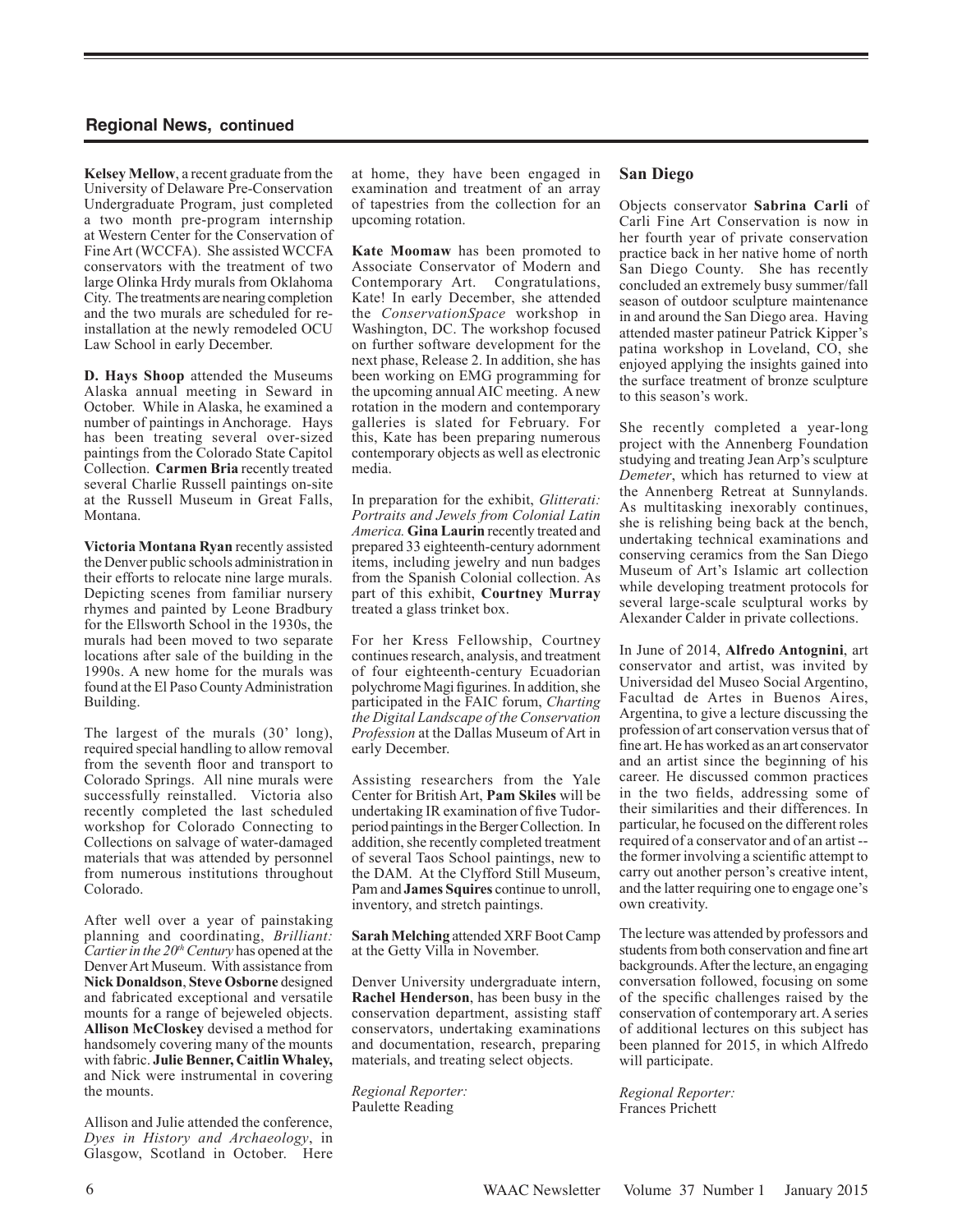## **San Francisco Bay Area**

The Fine Arts Museums of San Francisco were awarded a third Mellon position in the form of a much needed assistant textile conservator. **Anne Getts** was chosen from amongst an impressive group of applicants. Anne was a previously a Mellon Fellow for two years at LACMA and graduated from Winterthur in 2012. She is already swamped with a great variety of projects ranging from XRF analysis of recently donated Navajo blankets to prepping costumes for inclusion in the upcoming *High Style* exhibition coming to the Legion from the Costume Institute in March 2015, and designing an overhead photo documentation system for the lab's high ceilings.

The objects lab at the Fine Arts Museums of San Francisco continues in full swing, after the successful installation of two exhibitions: *Keith Haring: The Political Line* and *Houghton Hall: Portrait of an English Country House*. **Lesley Bone** is overseeing a rotation of the African galleries, while **Catherine Coueignoux** prepares Meissen ceramics for an upcoming exhibition. **Geneva Griswold**, the lab's Mellon Fellow, has been identifying white paints on African sculpture for *Embodiments: Masterworks of African Figurative Sculpture* to enrich the content of the didactic information presented via the web.

**Katharine Untch** is consulting on design and construction phases of artworks to be installed at the new San Francisco Transbay Terminal. She recently completed CAP assessments for the Heidrick Ag Museum and is consulting for an installation at the Museum of Art and History in Santa Cruz. She is also writing a discussion guide for an upcoming publication on sustainable environments for museums for the Smithsonian Institution.

**Heida Shoemaker**, private paper and photograph conservator working in Berkeley, returned from a fourth trip to Mali, West Africa this October. This trip was focused on the MSU Archive of Malian Photography project, for which she was the Conservation Specialist. This 2-year project is funded by the NEH and the aim of the project is to clean, scan, catalog, and house the negative archives of four important Malian photographers - 100,000 negatives all together.

Heida's work in Bamako consisted of

training a small group of Malian technicians and students, all photographers in their own right, to clean the medium format black and white negatives in preparation for scanning and house them in good quality paper envelopes and archival boxes. The workshop consisted of learning about careful handling practices, physical and solvent cleaning of the negatives to remove dust, dirt, and stains, and the proper methods for storage in paper envelopes and boxes.

Conservators **Rowan Geiger** and **Tegan Broderick** of SF Art Conservation prepared objects and sculpture belonging to the Anderson Collection for the opening of the new museum building at Stanford University. They also moved into a new larger studio in San Francisco.

**Peng-Peng Wang, Julie Trosper,** and **Allison Lewis** recently finished their work on the current Oakland Museum of California exhibitions *Fertile Ground* and *Days of the Dead*. They are now working on review and treatment of the Pacific Islands artifacts which will be shown in the next major exhibition *Pacific World*, scheduled to open in Spring of 2015. Peng-Peng is also currently working on an NEA Andrew Russell Grant to oversee the rehousing and digitization of 645 wet collodion glass negatives.

*Regional Reporter:* Alisa Eagleston-Cieslewicz

## **Texas**

**Anne Zanikos** is working on a collection of Dorothy Hood paintings in preparation for a retrospective at the Art Museum of South Texas in 2016.

**Melanie Sanford** has returned from a 5 month position at the Costume Institute, Metropolitan Museum of Art, New York. She worked as an Associate Conservator on the *Charles James: Beyond Fashion* exhibit.

**Hilary Baker**, a recent University of Rhode Island textile conservation graduate, spent the months of June and July as an intern with Melanie Sanford. Hilary spent the time assisting Melanie with the installation of *American Brides: Inspiration and Ingenuity*, Denton, Texas and *Oscar de la Renta: Five Decades of Style*, Dallas, Texas.

The staff of Art Restorations Inc. was pleased to have the opportunity to tour the rare book collection and book conservation lab at the Bridwell Library of Southern Methodist University. **Jesse Hunt**, the paper conservator for the University, lead the tour giving the staff a well-informed visit through SMU's Conservation Lab.

Art Restorations would also like to welcome **Sarah Martin** onto their staff. Sarah completed her BA in Fine Art and English in May 2014 from Austin College in Sherman, TX. After receiving her degree, Sarah was brought on as a summer intern in the painting department and was then invited on as a painting conservator to complete a two year apprenticeship.

*Regional Reporter:* Ken Grant

## IN MEMORIAM

## **Margaret Randall (Randy) Ash**

Born April 12, 1943 in Des Moines, Iowa died November 7, 2014 in Denver, Colorado at Lutheran Hospital after a long illness. Services were private.

Ash resided in Denver, Colorado since 1987 where she was a professional paintings conservator. She founded M. Randall Ash and Associates, LLC in 1995 serving museums, galleries, and private collectors in the US and South America. Ash worked with the Anschutz Collection of Western Art, Montana Historical Society, Montana State Capitol, and the Old Courthouse Museum in Sioux Falls, South Dakota.

As Senior Paintings Conservator for the Rocky Mountain Conservation Center at the University of Denver from 1987 - 1995, she built relationships in South America through the Fulbright Foundation and the US State Department. Ash was awarded a Fulbright Scholarship for an educational conservation program in La Paz, Bolivia, and received an Academic Specialist Grant from the US State Department to teach in